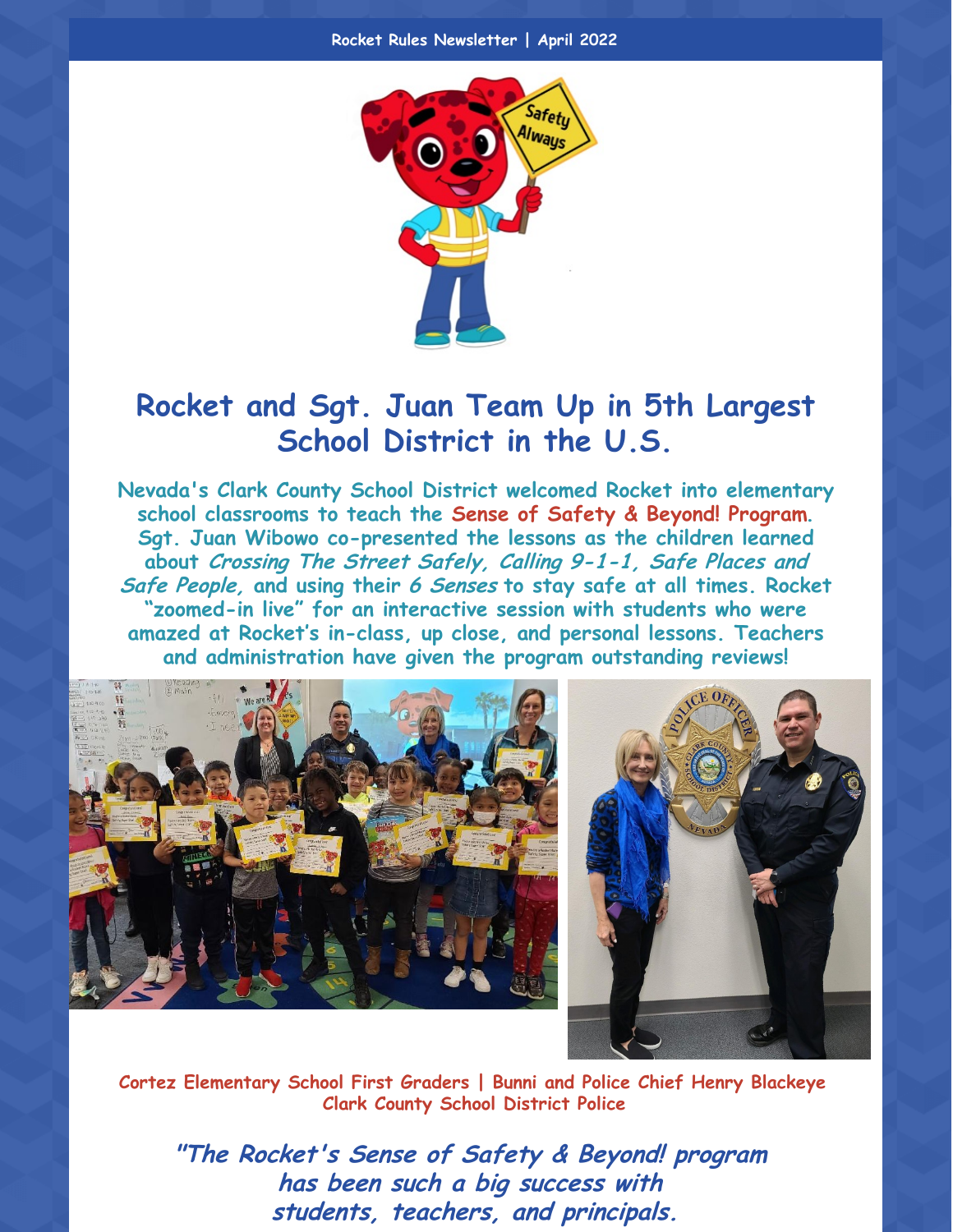**We are expanding the program as part of our Community Engagement efforts because of the success we have seen so far."**

> **Sergeant Juan Wibowo Clark County School Police, Nevada**



**Rocket's Sense of Safety and Beyond! program was featured in a PBS Las Vegas segment. The feature highlights Rocket in the classroom with Officer Wibowo, interacting with children, and great interviews with young kids who share what they learned about Safety.**

[Check](https://www.youtube.com/watch?v=9HzJg5h9tr4) out the Video Here



**The 2022 Senior Inspiration Award was presented to Rocket Rules Founder Bunni Benaron by the County of Riverside and Coachella Valley. This award honors unsung heroes for inspiring others through their ongoing contribution, active engagement, and dedication to the community. Shown with Bunni (L-R) are Rick Benaron and Mayor Ted Weill, Rancho Mirage. Congratulations Bunni!**